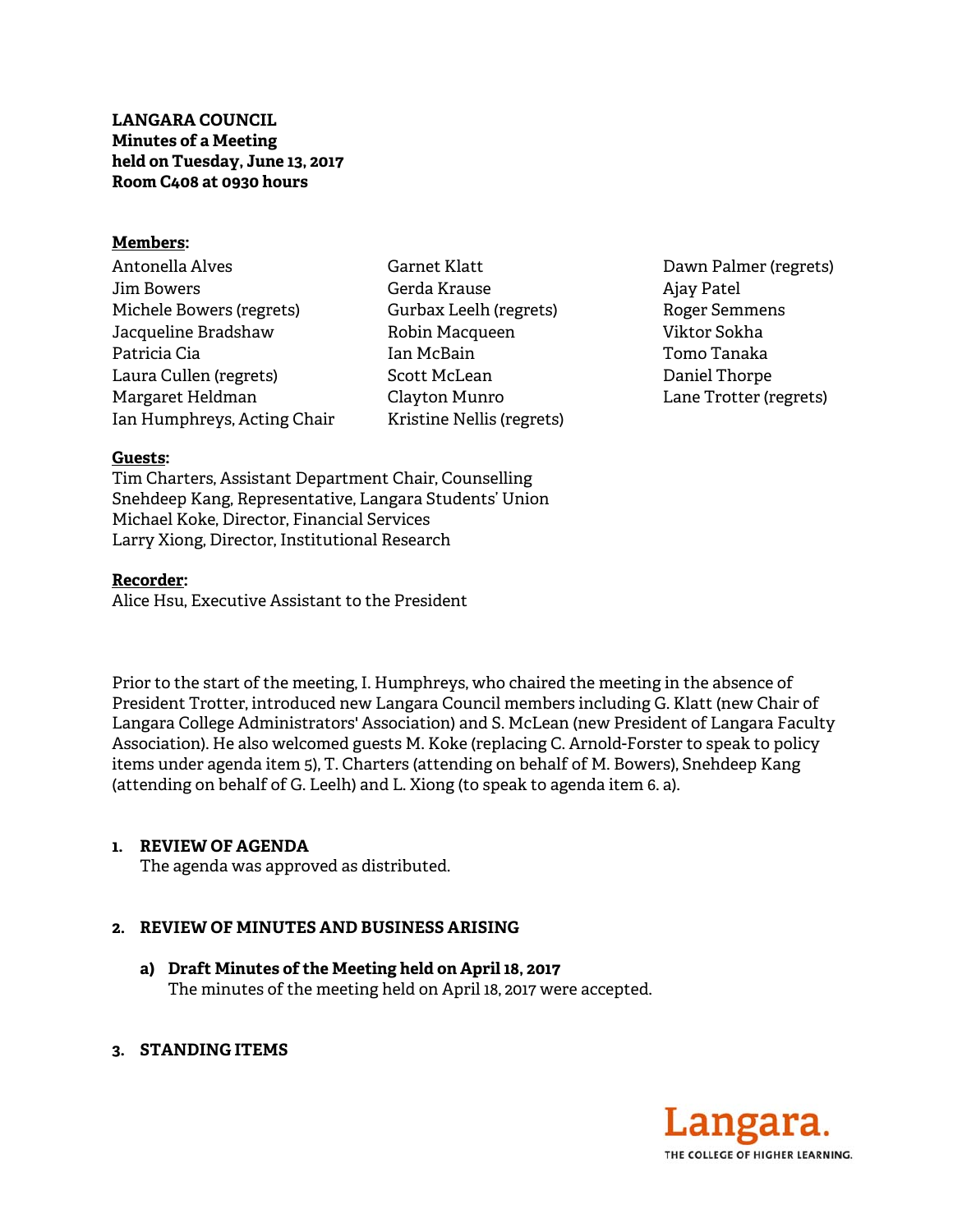# **a) IT Update**

V. Sokha reported on the following major projects undertaken by IT:

- Enterprise Resource Planning (ERP) Renewal Project This project is expected to take five years to complete. A business case final report has been produced by Deloitte and presented to the Board's Audit and Finance Committee, and will be presented to the College Board at its upcoming meeting scheduled for June 22, 2017. As well, IT is working on identifying a Fairness Advisor to help the College go through the Request for Proposal (RFP) process, and has retained KPMG to reach out to departments over next two months to gather our Business Requirements for a new ERP system.
- IT policies Draft updated policies have been presented to the IT Governance Advisory Committee on April 21, 2017 and the Committee is aiming to complete the reviews by the end of summer 2017.
- Office 365 E-mail Migration This project was completed as of May 21, 2017, four weeks ahead of schedule.
- IT Governance Advisory Committee Besides reviewing policies at its meeting held on April 21, 2017, the team also discussed priorities of the projects IT is currently undertaking. The Committee also had an emergency meeting on May 16, 2017 to discuss the status of the College's cybersecurity in response to recent ransomware attacks happening worldwide.
- Banner Upgrade The Banner system will continue to be upgraded until the new ERP system is in place. It is noted though that our version of Banner will no longer be supported as of December 2018. IT is currently working on upgrades for the student module and the upgrades are expected to be implemented in early October 2017.
- Printer Replacement Project IT will be preparing new Ricoh multifunctional devices (MFDs) that will replace most Cannon copier/printer on campus. End of September 2017 is the expected completion day for this project.
- Window XP Machines As part of the work for responding to the recent ransomware attacks, IT did an inventory of all machines currently on campus and identified 37 machines that are still using Windows XP. Seven of them are in the Disabilities Lab that has dedicated software that requires Windows XP. IT is working on finding solutions and hope to have all Windows XP machines replaced soon.

Discussions ensued and members' questions were answered.

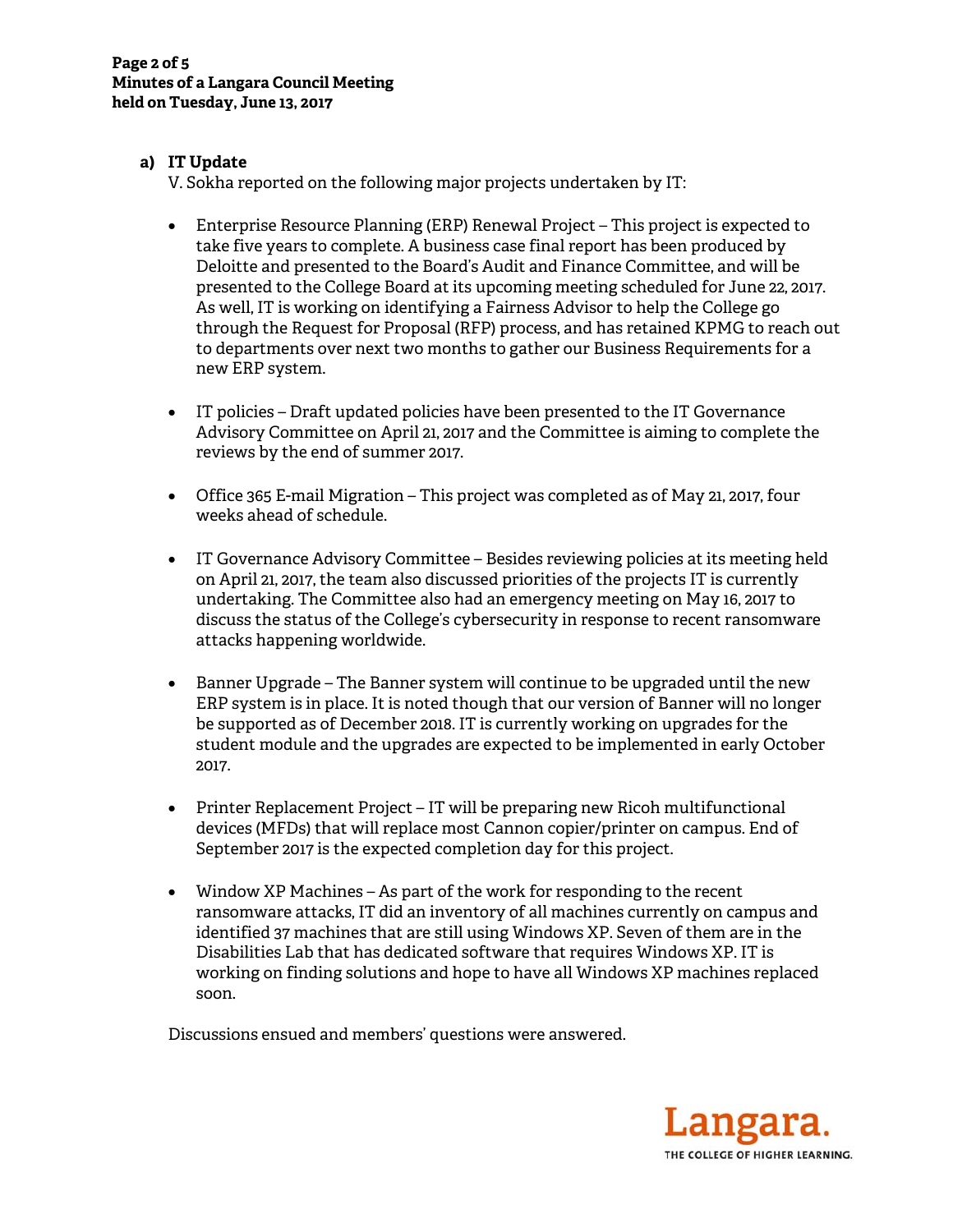### **4. CURRICULUM ITEMS**

#### **a) Education Council Meeting held on April 18, 2017**

G. Krause referred to the summary report attached to the agenda for the Education Council meeting held on April 18, 2017 and highlighted the following:

 A new course: FMGT 2500 – Personal Financial Planning 2, which is the capstone course for the new Financial Services Diploma program.

The Education Council summary report for April 18, 2017 was received for information.

### **b) Education Council Meeting held on May 23, 2017**

G. Krause referred to the summary report attached to the agenda for the Education Council meeting held on May 23, 2017 and highlighted the following:

 Continuing Studies has a new program – Dental Reception Skills Certificate and a new CS/RS hybrid course – LEAP 1107, which will be using the same course materials for regular studies course ENGL 1107 but offered by Continuing Studies.

The Education Council summary report for May 23, 2017 was received for information.

### **5. FOR ACTION**

- **a) Policy B1016 Signing Authority (replacing C1002)**
- **b) Policy C1002 Financial Signing Authority (rescinding)**
- **c) Policy C1001 Banking Authority (new)**
- **d) Policy C3001 Purchasing (revised)**
- **e) Policy C4002 Contract Management (revised)**

A handout, noting some changes to section 3.1 of Policy B1016 – Signing Authority and section 3.2 c) of Policy C3001 – Purchasing attached to the agenda, was distributed at the table.

M. Koke advised that Policy C1002 – Financial Signing Authority was significantly revised and evolved to a new Policy B1016 – Signing Authority to cover signing authorities for both financial and non-financial contracts. Appendix I attached to Policy B1016 contains easyreference tables for the signing authority required for different types of contracts. M. Koke noted that Deans and Directors are now accountable for certain areas/levels of contracts that currently must be signed-off by VP, Administration and Finance.

M. Koke also noted that Policy C1001 – Banking Authority is a new policy that speaks to the authority delegation specifically for performing banking operations while Policy C3001 – Purchasing and C4002 – Contract Management are being brought forward for some minor revisions made to these policies. All policies have been reviewed by the Senior Leadership Team and the Langara Leadership Team and received their support. Finance would like to

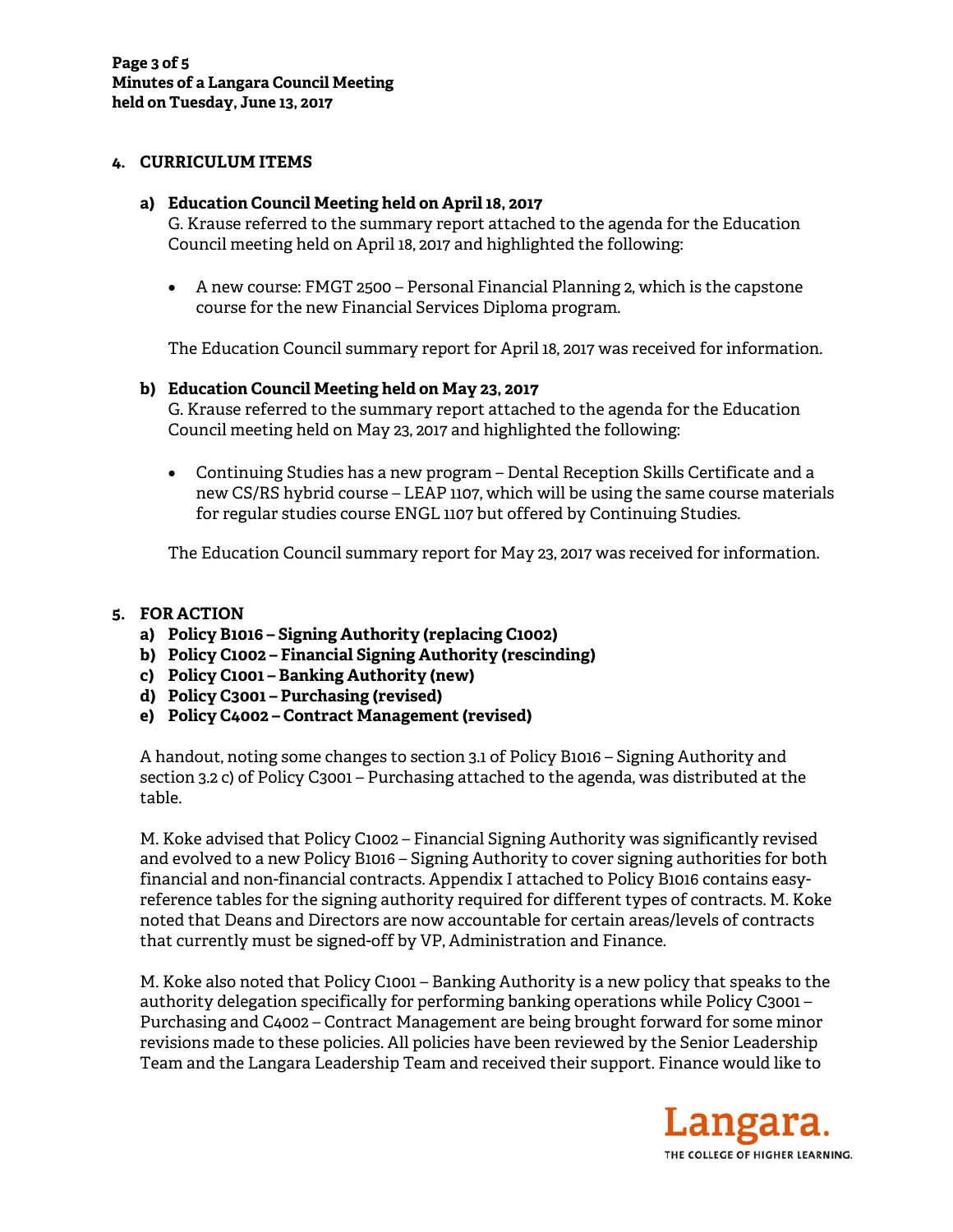take September 2017 to meet and train employees who will be affected by these new or revised policies and recommend that these policies, if approved, not to take effect until October 1, 2017.

P. Cia commented that section 3.2 of Policy C1001 Banking Authority should be amended as follows:

*3.2 No employee may authorize borrowing other than the President and Vice-President, Administration and Finance in accordance with Board Resolutions, and the Financial Administration Act of BC, and Colleges and Institute Act of BC, as directed by Board resolution.*

Discussions ensued and members' questions were answered.

It was moved by V. Sokha, seconded by D. Thorpe: **THAT, Policy B1016 – Signing Authority be recommended to the President for approval and be effective from October 1, 2017.** 

**Carried Unanimously.** 

It was moved by M. Heldman, seconded by G. Krause: **THAT, Policy C 1002 – Financial Signing Authority be rescinded once Policy B1016 – Signing Authority takes effect on October 1, 2017.** 

**Carried Unanimously.** 

It was moved by A. Patel, seconded by P. Cia: **THAT, Policy C1001 – Banking Authority with noted changes be recommended to the President for approval.** 

**Carried Unanimously.** 

It was moved by J. Bowers, seconded by J. Bradshaw: **THAT, the amended Policy C3001 – Purchasing be recommended to the President for approval.** 

**Carried Unanimously.** 

It was moved by R. Macqueen, seconded by G. Krause: **THAT, the amended Policy C4002 – Contract Management be recommended to the President for approval.** 

**Carried Unanimously.** 

**6. FOR INFORMATION**